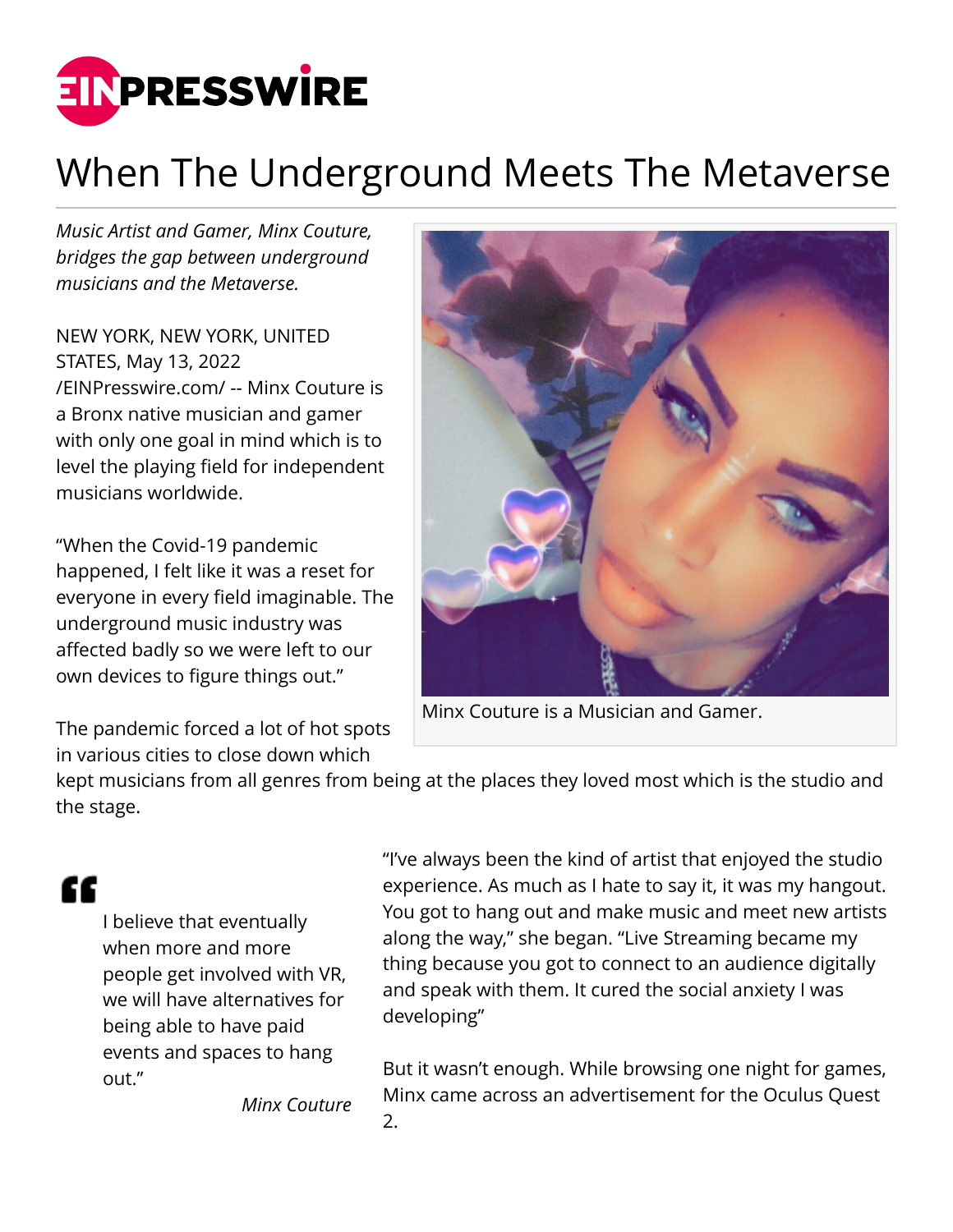"I didn't really know much about Virtual Reality at the time. I just thought it was a cool device to play games and watch Youtube. I wasn't aware of the social media aspect of it, which blew my mind," she laughs.

Minx began exploring social apps such as VR Chat, Meta Horizon and Spatial as a way to slowly dive into this new sea of exploration.

"What I loved most was the idea of being able to create your own world. It could be a place to chill out and chat, or play games, or host events as your avatar you create. You can be whatever you want to be and create whatever you want to create and monetize off of that. Almost like a Patreon or Discord server as a world."

Minx immediately knew at that moment that she wanted to bring her gaming and podcast to the metaverse.

"People laughed at me," she giggled. "They said what I was doing was weird and childish basically. I would sit up for hours working on my virtual spaces and showcase them to my social media and I was told that it was evil to build in the metaverse. For the life of me, I didn't understand the backlash."

Minx went on from world creation to Avatar creations and began her journey as a Vtuber with her platform MINX Radio.



Minx inside her Virtual art gallery in virtual reality.



Minx's Avatar in her professional spaces.

"I think what shocked everyone the most was that I was having fun and being silly. Bringing elements of real life to my metaverse, which are the independent artists' music and music videos